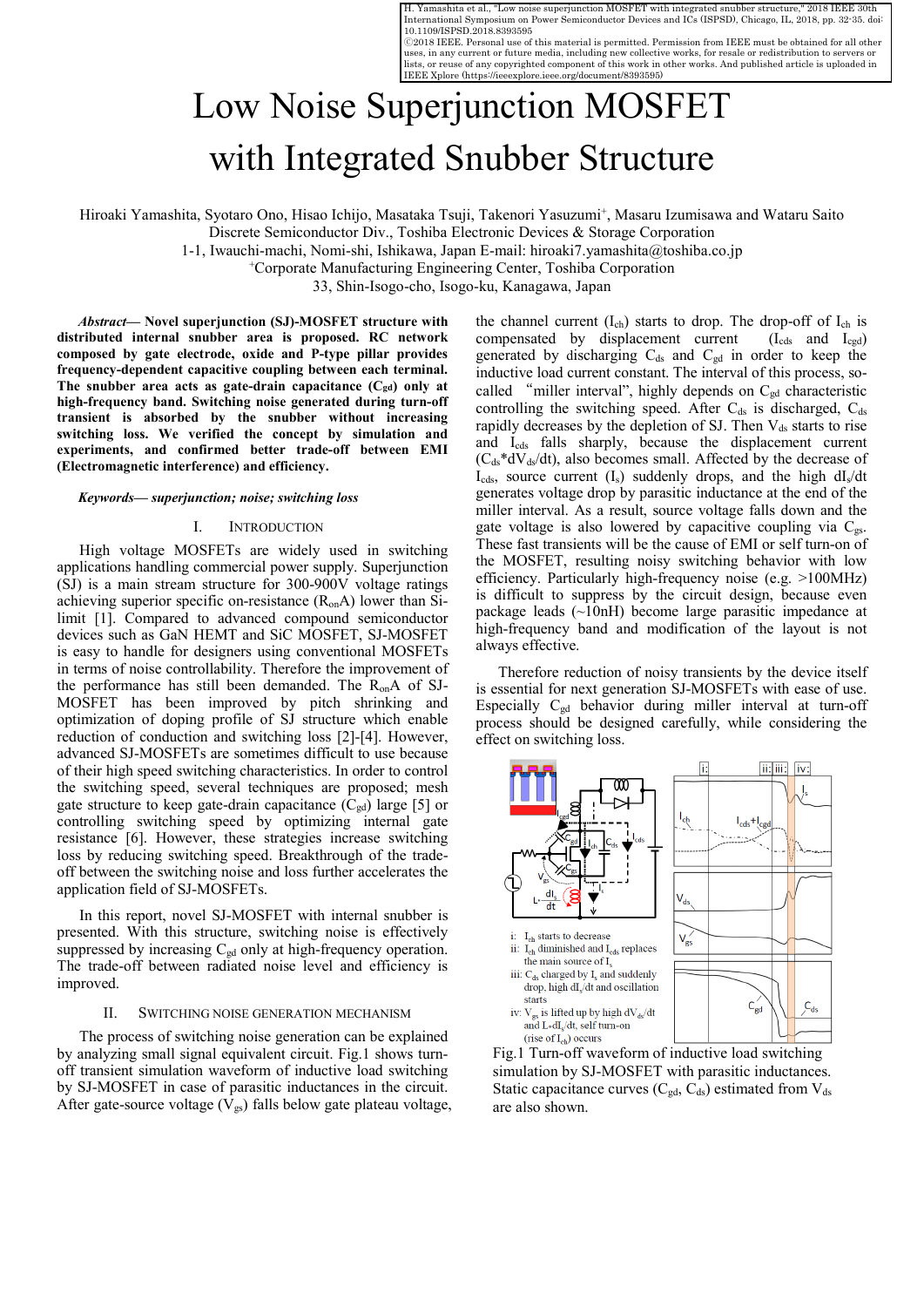# III. STRUCTURE, MECHANISM AND SIMULATIONS

To manage both noise characteristic and switching loss, we developed a device having  $C_{gd}$  characteristic depending on the operation condition. Fig.2 illustrates the proposed structure composed by conventional MOSFET (Cut plane A) and snubber area (Cut plane B). In the conventional MOSFET area, gate oxide and electrode are only formed on each N-pillar. In the snubber region, the gate structures are also formed on alternate P-pillars. These P-pillars are connected to source electrode through the pillars themselves and base region in the conventional area along the pillar stripe direction. No additional process step is required since the snubber is composed by fundamental SJ and MOS structures.

 The effect of the snubber area is explained by an equivalent circuit described by RC network connected to the conventional cell region (Fig.3). The additional area is composed by gate electrode, resistance of P-pillar (R<sub>sp</sub>), oxide capacitance between gate electrode and P/N-pillar ( $C_{gp}/C_{gn}$ ), and SJ pillar capacitance  $(C_{pn})$ . By the existence of  $R_{sp}$  in the circuit, electronic coupling between each electrode depends on signal frequency and  $V_{ds}$ . At low frequency, the gate potential mainly couples to source potential through  $C_{gp}$  and  $R_{sp}$ , because the impedance of  $R_{sp}$  is smaller than  $C_{pn}$  ( $R_{sp} \le 1/2\pi f C_{pn}$ ). On the other hand, the gate electrode couples to drain electrode via  $C_{gp}$ and Cpn at high frequency. Namely, effective gate-drain capacitance is increased by the additional capacitance of the snubber area. The frequency, at which the snubber acts as added  $C_{gd}$ , can be controlled with  $R_{sp}$  by changing snubber layout. Therefore,  $C_{gd}$  can be increased at only high-frequency band (e.g.  $>100$ MHz), while keeping C<sub>gd</sub> and switching loss small at switching frequency (e.g. ~100kHz). Furthermore, the snubber effect is enhanced at the turn-off timing of  $V_{ds}$  rise. Ppillar is depleted as V<sub>ds</sub> increases, then R<sub>sp</sub>, resistance composed by the P-pillar, becomes large by the extraction of holes in the pillar (Fig.4(a)). The increase of  $R_{sp}$  accelerates the coupling between gate and drain potentials. As Fig.4(b) indicates,  $C_{gd}$ - $V_{ds}$  curve with the snubber structure has clear frequency dependence. The effect of the snubber on switching characteristic is evaluated by simulation (Fig.5). By modifying the capacitance curve by the snubber, switching noise is effectively suppressed. In addition, self turn-on behavior is also suppressed, which will contribute to the improvement of the set efficiency.

Consequently, the snubber acts as added  $C_{gd}$  only at noiseconcerned frequency. The proposed structure will realize low switching loss and noise level at the same time.



Fig.2 Proposed SJ MOSFET structure with internal snubber.



 Fig.3 Equivalent small signal circuit of the proposed structure and schematic signal flow dependence on frequency and  $V_{ds}$ .



Fig.4 Simulated  $R_{sp}-V_{ds}$  and  $C_{gd}-V_{ds}$  curve of the proposed structure



Fig.5 Inductive load switching simulation waveform of the proposed structure with static capacitance curves at 100MHz.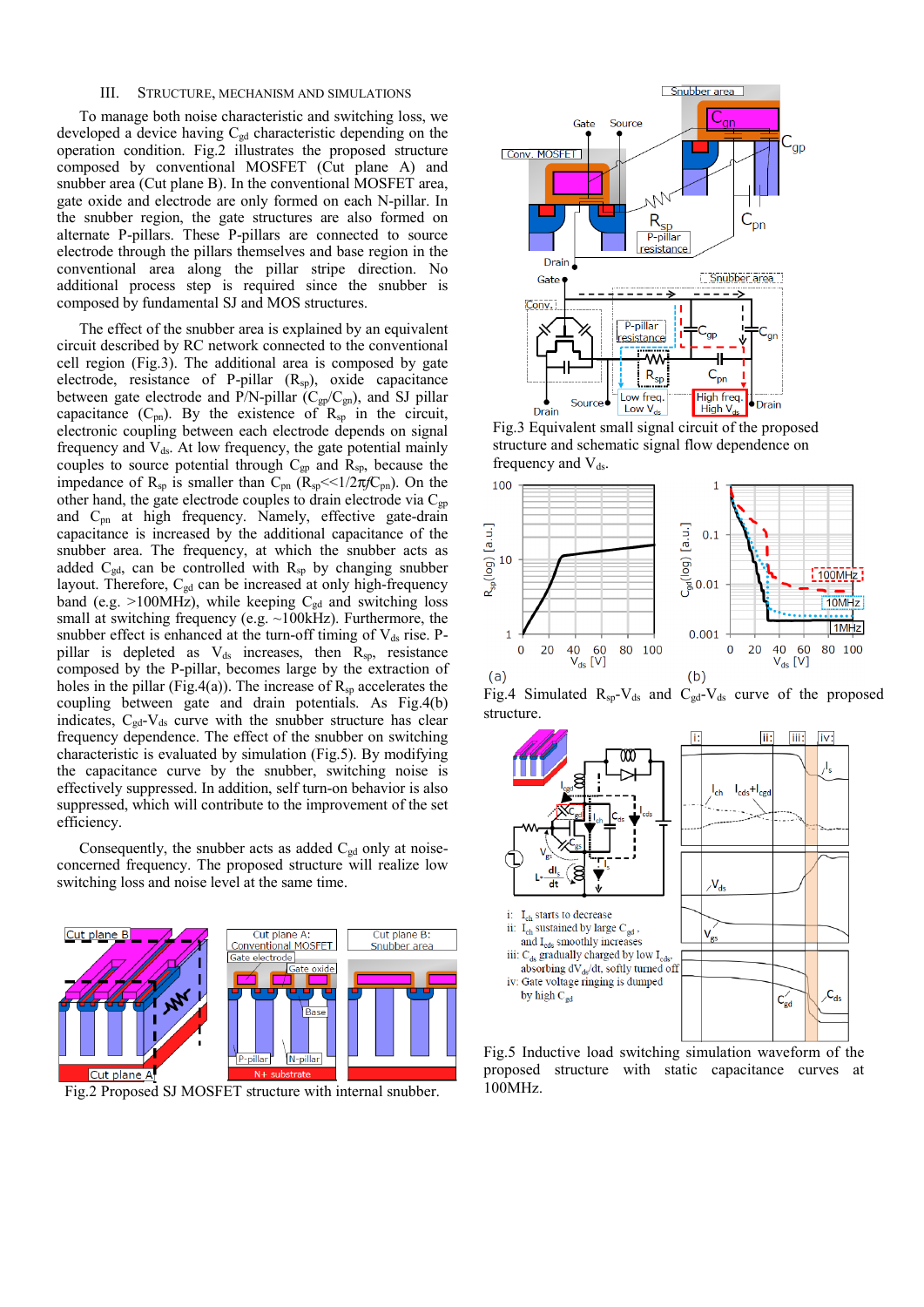# IV. EXPERIMENTS

We fabricated test samples and evaluated static and dynamic characteristics. Three gate layouts are considered: stripe, mesh and snubber. Fig.6 shows schematic figures of each structure. Voltage and current ratings are 600V/12A. Each device is on the same wafer and only the plane layout is changed. Samples are assembled with TO-220FP package.

Table.1 summarizes DC characteristics for each structure normalized by the result of the stripe structure. The main differences between each structure are  $R_{on}A$  and  $V_{th}$ , resulting from the difference in channel width indicated in the table. Focusing on the capacitive behavior,  $C_{gd}$  and gate charge  $(Q_g)$ characteristics are evaluated. Fig.7 shows the  $C_{gd}$ -V<sub>ds</sub> curve at low frequency regime (100kHz). Stripe structure has the smallest capacitance because of small gate electrode area. Mesh and snubber samples having similar gate area show almost the same  $C_{gd}$  curve at all  $V_{ds}$  range. Reflecting the differences of Cgd, Qg characteristic has structure dependence (Fig.8). Same as  $C_{gd}$ , stripe has smallest  $Q_{gd}$ , and mesh and snubber have almost the same  $Q_{gd}$ . Note that  $Q_g$  measurement is conducted at quite slow switching of a few tens of microseconds, which is relatively slow compared to the actual usage at switching mode power supply.



Fig.6 Gate layout structure of fabricated samples.



Table.1 DC characteristics







 In slow transient tests described above, the proposed structure shows almost the same characteristic as mesh structure. By contrast, the snubber structure effectively suppresses the noise at actual switching operation. Fig.9 illustrates inductive load turn-off switching waveforms of each sample at almost equivalent turn-off loss. As predicted from small  $C_{gd}$  and  $Q_{gd}$ , stripe has the fastest and noisy switching characteristic (Fig.9(a)). On the other hand, snubber device  $(Fig.9(c))$  shows small switching noise compared to mesh sample having almost the same  $C_{gd}$  and  $Q_{gd}$  (Fig.9(b)). Especially, gate voltage oscillation is effectively suppressed. The oscillation frequency is around 130 MHz which is high enough for activating the snubber effect of increasing  $C_{gd}$ . Owing to the added C<sub>gd</sub> in high-frequency band, smooth switching is achieved with the proposed structure.



Fig.9 Inductive load turn-off waveform of each structure. Dotted lines are for comparison among samples.